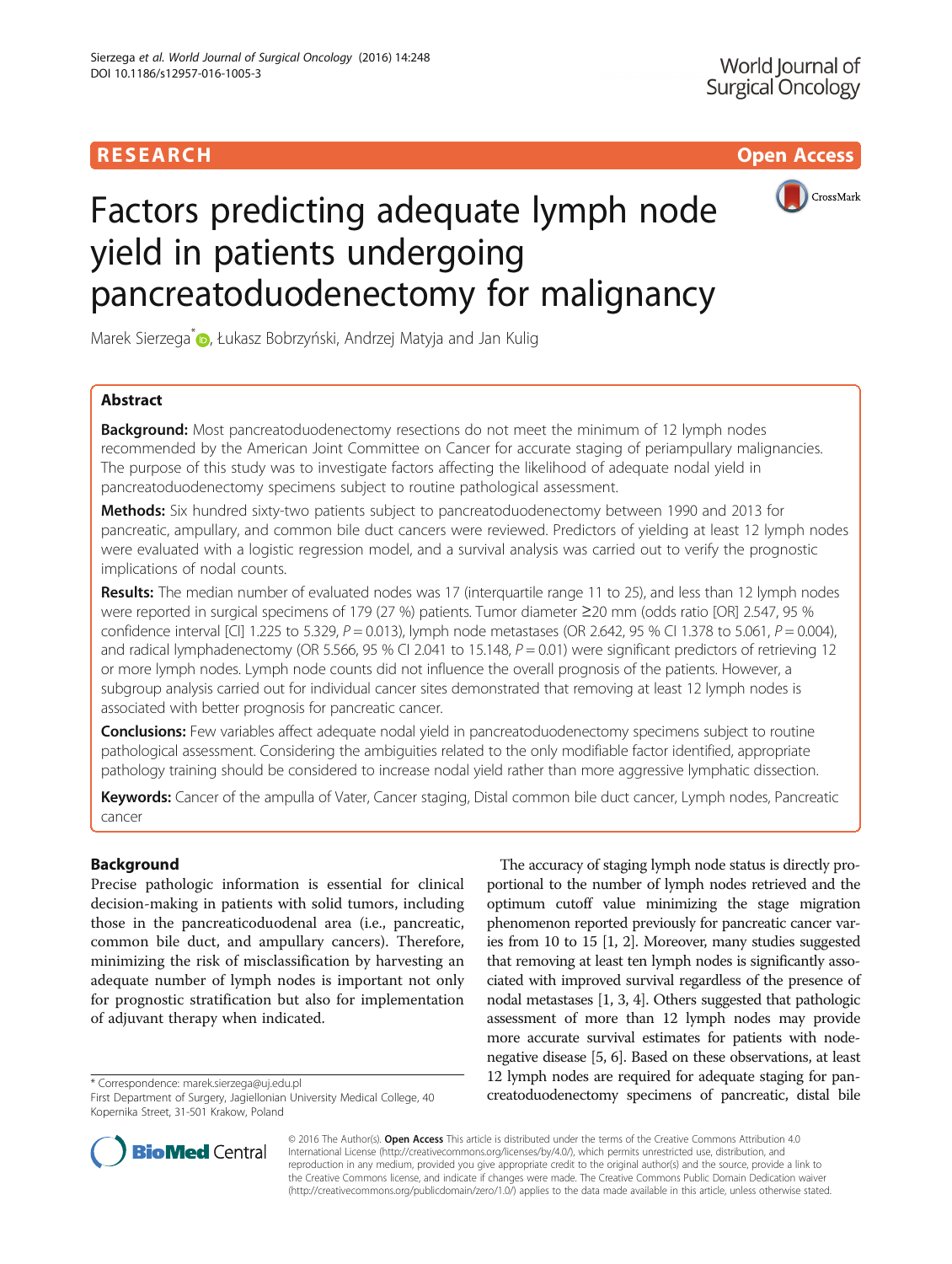duct, and ampullary cancer according to the most recent edition of the American Joint Committee on Cancer (AJCC) TNM classification [[7](#page-6-0)]. Contrary to these recommendations only about seven to eight nodes are dissected in many institutions worldwide [\[2](#page-6-0), [3](#page-6-0), [8](#page-6-0)–[10\]](#page-6-0). This carries the risk of understaging, as an inadequate assessment of regional lymph nodes may erroneously identify node-positive patients as node negative.

Several previous reports demonstrated marked improvements in lymph node counts by adopting adequate methods of specimen processing by dedicated pathologists [[11](#page-6-0)–[14\]](#page-6-0). Surprisingly, there are hardly any studies that discuss other factors affecting retrieval of the optimal 12 lymph nodes according to the current recommendations of AJCC in patients undergoing pancreatoduodenectomy for cancers of the periampullary area. As understaging may have important therapeutic implications in routine clinical practice, the aim of this study was to investigate the impact of clinical and pathological factors on the likelihood of identifying the appropriate number of lymph nodes for cancers of the pancreatic head, ampulla of Vater, and common bile duct.

# **Methods**

# Patients

All patients undergoing pancreatic resections between 1990 and 2013 at our academic tertiary surgical center were reviewed to identify pancreatoduodenectomies carried out for malignancy of the pancreatic head, distal bile duct, and ampulla of Vater. Patients operated for nonmalignant conditions were excluded. All data were prospectively collected and recorded in a dedicated database. Variables potentially affecting the number of lymph nodes identified in surgical specimens were retrieved from the database and analyzed retrospectively, including demographic data, pathologic features of the tumor, and therapeutic interventions. Follow-up data was collected based on clinical examinations performed every 3–6 months after discharge and dates of death from the census registry office. The study was approved by the Bioethics Committee of Jagiellonian University.

# Surgical procedures and pathological evaluation

All procedures were carried out by senior consultant surgeons experienced in pancreato-biliary surgery and using a similar technique of dissection. Primary tumors were resected en bloc with pancreaticoduodenal lymph nodes (groups 13 and 17 according to the Japanese Society of Biliary Surgery (JSBS) [\[15\]](#page-6-0) and Japan Pancreas Society (JPS) [[16\]](#page-6-0)), whereas all other nodal stations were dissected separately. The extent of lymphadenectomy was described by the operating surgeon and classified as defined by the recent guidelines [\[17](#page-6-0), [18](#page-6-0)]. Briefly, standard lymphadenectomy included resection of the following lymph node groups: anterior and posterior pancreaticoduodenal (nos. 13 and 17), hepatoduodenal ligament (no. 12), nodes to the right side of the superior mesenteric artery from its origin at the aorta to the inferior pancreaticoduodenal artery (nos. 14a and 14b), lymph nodes around the common hepatic artery (no. 8a), and celiac trunk (no. 9), suprapyloric (no. 5), and infrapyloric (no. 6) lymph nodes. Radical lymphadenectomy included removal of lymph node groups described for standard pancreatoduodenectomy along with para-aortic lymph nodes (nos. 16a2 and 16b1) located between the level of coeliac trunk and inferior mesenteric artery. The choice of surgical technique and the extent of lymphadenectomy was made at the discretion of the operating surgeon without any preoperative allocation. Lymph nodes were identified and retrieved from formalin-fixed surgical specimens by the pathologists without any specific techniques aimed at increasing nodal retrieval. In patients subject to total pancreatectomy, groups of lymph nodes located around the pancreatic body and tail (i.e., nos. 10, 11, and 18) were not included in nodal counts for the purpose of this study as they are not dissected at pancreatoduodenectomy.

# Statistical analysis

Mann-Whitney U and  $\chi^2$  tests were used where appropriate to identify the significant factors predictive of retrieving at least 12 lymph nodes. Predictors significantly associated with nodal count were used for the development of a multivariate logistic regression model. The probability for entering the model was 0.05 and for removal from the model 0.100. Survival data was analyzed according to the Kaplan-Meier method and included postoperative mortality. The log-rank test was used to detect differences between groups. All tests were two-sided and  $P < 0.050$  was considered statistically significant. Statistical analysis was performed using the IBM® SPSS® Statistics v.21 software package (IBM Corporation, NY).

# Results

# Study population

Among 842 pancreatoduodenectomies identified in our database between 1990 and 2013, 662 were carried out for pancreatic, ampullary, and common bile duct cancers. A group of 180 patients were excluded due to the final diagnosis of benign pancreatic disorders ( $n = 103$ ) or other malignancies ( $n = 77$ ). Clinical and demographic data of the selected population are summarized in Table [1](#page-2-0).

# Evaluation of lymph nodes

During the study period, 444 (67 %) resection specimens were assessed onsite by one senior gastrointestinal pathologist (KN) and the remaining 218 (37 %) at a cooperating university pathology center. The median number of evaluated nodes was 17 (interquartile range 11 to 25,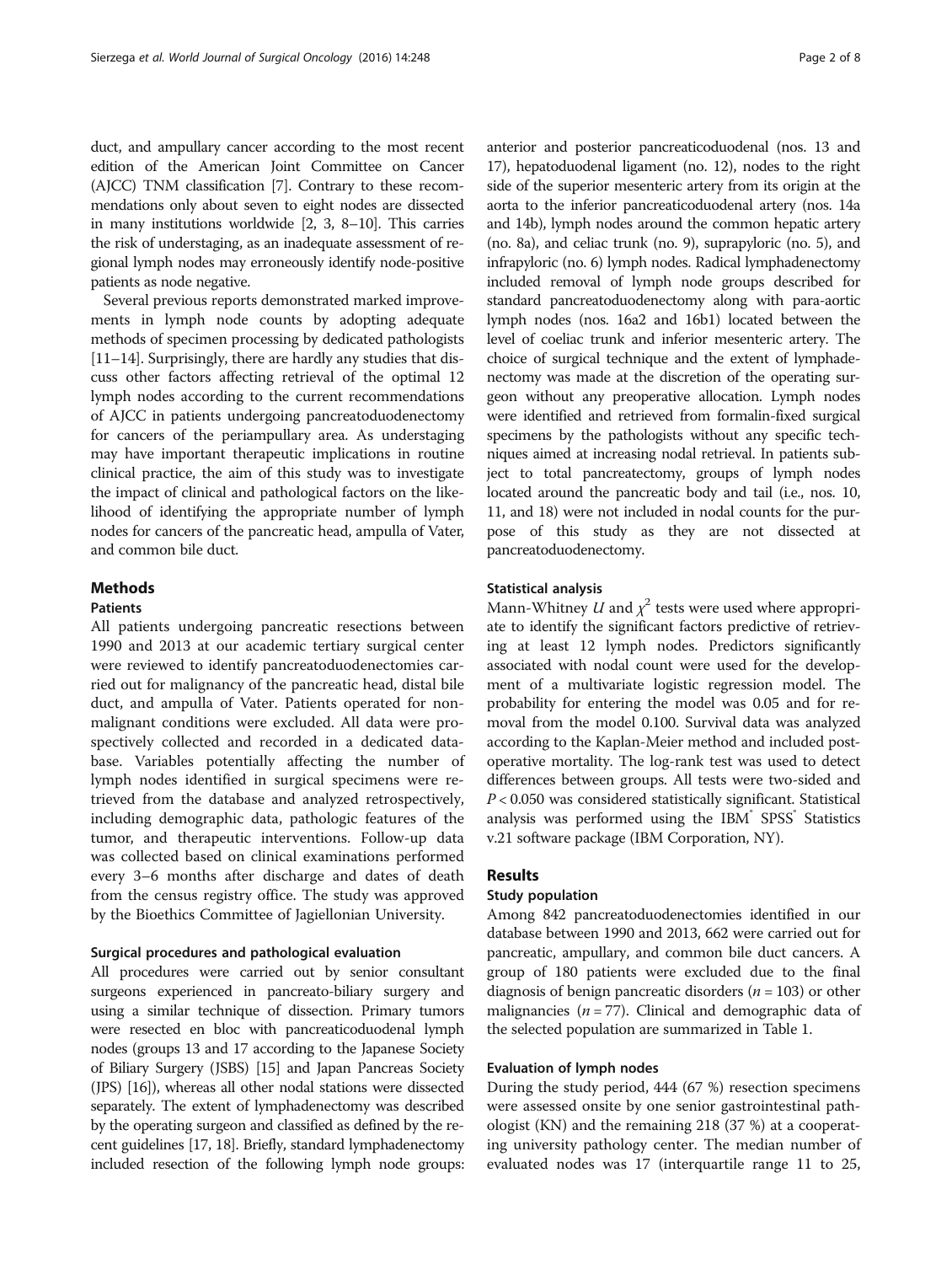<span id="page-2-0"></span>

|  | <b>Table 1</b> Baseline characteristics of the patients ( $n = 662$ ) |  |  |  |
|--|-----------------------------------------------------------------------|--|--|--|
|--|-----------------------------------------------------------------------|--|--|--|

| Variable                             |             |
|--------------------------------------|-------------|
| Gender (F:M)                         | 263:399     |
| Age, median (IQR) years              | $60(50-66)$ |
| Final diagnosis, n (%)               |             |
| Pancreatic cancer                    | 388 (59)    |
| Cancer of the ampulla of Vater       | 236 (36)    |
| Common bile duct cancer              | 38(5)       |
| Comorbidities, n (%)                 |             |
| Cardiocirculary                      | 252 (38)    |
| Pulmonary                            | 33(5)       |
| Diabetes                             | 132 (20)    |
| Cirrhosis                            | 7(1)        |
| ASA class, n (%)                     |             |
| $ $ or $  $                          | 470 (71)    |
| $III$ or $IV$                        | 192 (29)    |
| Preoperative biliary drainage, n (%) |             |
| None                                 | 364 (55)    |
| Endoscopic                           | 179 (27)    |
| Operative                            | 119 (18)    |
| Body mass index, median (IQR)        | $24(21-26)$ |
| Surgery, n (%)                       |             |
| Pancreatoduodenectomy (PD)           | 358 (54)    |
| Pylorus-preserving PD                | 185 (28)    |
| Total pancreatectomy                 | 119 (18)    |

ASA American Society of Anesthesiologists, IQR interquartile range,

PD pancreatoduodenectomy

range 2 to 92), and less than 12 lymph nodes were reported in surgical specimens of 179 (27 %) patients. Table 2 shows detailed pattern of lymph node distribution. The highest median nodal yield was found for the pancreaticoduodenal lymph nodes (group nos. 13 and

**Table 2** Pattern of lymph node distribution ( $n = 662$ )

17), followed by para-aortic (no. 16) and hepatoduodenal ligament nodes (no. 12). Overall, positive lymph nodes were identified in 396 (60 %) patients, including 264 patients with pancreatic cancer, 113 with ampullary cancer, and 19 with common bile duct cancer. There was no significant variability over time in the number of identified lymph nodes (correlation coefficient  $r = 0.086$ ,  $P = 0.741$  or the proportion of patients with 12 or more nodes examined  $(r = 0.124, P = 0.660)$ . Median node counts were comparable among all operating surgeons and were not associated with the type of the primary tumor. There was a highly significant negative correlation between patients' body mass index (BMI) and the proportion of patients with ≥12 lymph nodes examined (correlation coefficient  $r = -0.679$ ,  $P = 0.002$ ), but no such association was found for the absolute node count (correlation coefficient  $r = -0.056$ ,  $P = 0.349$ ).

# Predictive factors for lymph node yield

Table [3](#page-3-0) shows results of a univariate analysis of factors associated with removal of at least 12 lymph nodes. Subsequent regression analysis, summarized in Table [4](#page-3-0), identified only three independent predictors for adequate nodal yield, i.e., tumor diameter ≥20 mm (odds ratio [OR] 2.547, 95 % confidence interval [CI] 1.225 to 5.329), lymph node metastases (OR 2.642, 95 % CI 1.378 to 5.061), and radical lymphadenectomy (OR 5.566, 95 % CI 2.041 to 15.148).

# Lymph node count and survival in patients with malignancies

A group of 247 patients was alive after a median follow-up of 94 months (range 24–295 months, final follow-up December 2015). The overall median survival for patients with pancreatic, ampullary, and common bile duct cancers were 15 months (95 % CI 10.6–21.2), 52 months (95 % CI 34.9–68.9), and 18 months (95 % CI 10.6–25.4). A

| Group according | Location                               | Median (IQR) of<br>examined nodes | No. (%) of patients with metastatic nodes by cancer site |                        |                       |
|-----------------|----------------------------------------|-----------------------------------|----------------------------------------------------------|------------------------|-----------------------|
| to JSBS/JPS     |                                        |                                   | Pancreatic<br>$n = 388$                                  | Ampullary<br>$n = 236$ | Bile duct<br>$n = 38$ |
| 5               | Gastric lesser curve and suprapyloric  | $2(1-3)$                          | 5(1)                                                     | 2(1)                   | 0                     |
| 6               | Gastric greater curve and infrapyloric | $3(1-5)$                          | 12(2)                                                    | 2(1)                   | 0                     |
| 8               | Common hepatic artery                  | $2(1-3)$                          | 49 (13)                                                  | 6(3)                   | 0                     |
| 9               | Celiac trunk                           | $2(1-4)$                          | 24(6)                                                    | 4(2)                   | $\Omega$              |
| 12              | Hepatoduodenal ligament                | $3(2-5)$                          | 57 (15)                                                  | 13(6)                  | 2(5)                  |
| 13 and 17       | Pancreaticoduodenal                    | $8(6-12)$                         | 238 (61)                                                 | 104(44)                | 19(50)                |
| 14              | Superior mesenteric artery             | $2(1-3)$                          | 44 (11)                                                  | 6(3)                   | 2(5)                  |
| 16              | Para-aortic <sup>a</sup>               | $4(2-6)$                          | 40 (10)                                                  | 7(4)                   | 2(5)                  |
| Overall         | All stations                           | $17(11-25)$                       | 264 (68)                                                 | 113(48)                | 19 (50)               |

Abbreviations: JSBS Japanese Society of Biliary Surgery, JPS Japan Pancreas Society, IQR interquartile range <sup>a</sup>

<sup>a</sup>Only patients with para-aortic lymph node dissection ( $n = 178$ )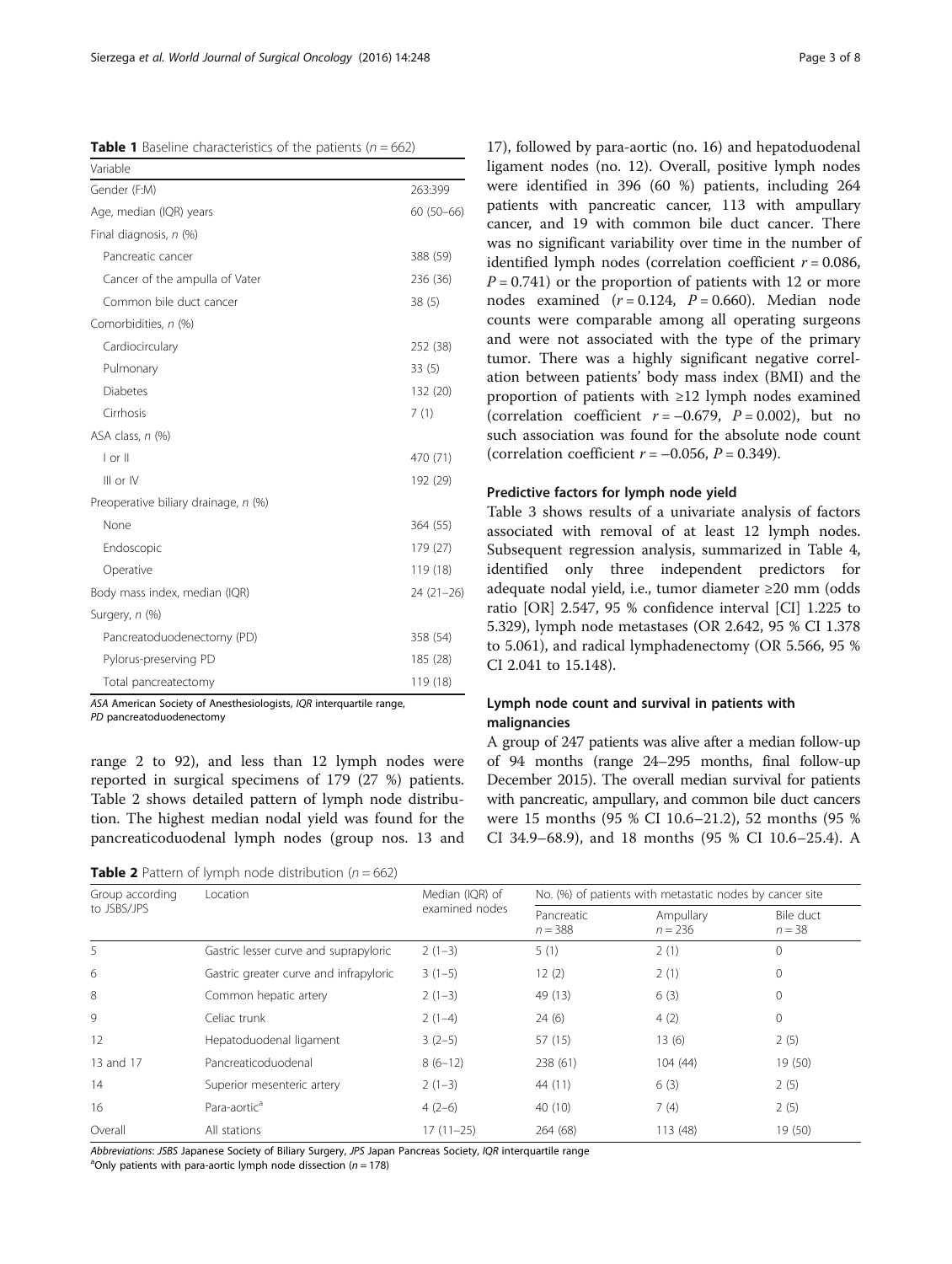cluding total pancreatectomy with resection of the distal stomach (classifiec as PD) and without (pylorus-preserving PD) <sup>b</sup>Chi-square test; numbers in parentheses are percentages

subgroup analysis carried out for individual cancer sites demonstrated that removing at least 12 lymph nodes is associated with better 3- and 5-year survival rates

| Factor                         | Lymph node count     |              |         |
|--------------------------------|----------------------|--------------|---------|
|                                | $<$ 12 ( $n = 179$ ) | $≥12(n=483)$ |         |
| Gender                         |                      |              | 0.171   |
| Female                         | 79 (44)              | 184 (38)     |         |
| Male                           | 100(56)              | 299 (62)     |         |
| Age                            |                      |              | 0.125   |
| <70 years                      | 161 (90)             | 401 (83)     |         |
| $\geq$ 70 years                | 18(10)               | 82 (17)      |         |
| Cancer site                    |                      |              | 0.225   |
| Pancreas                       | 88 (49)              | 300 (62)     |         |
| Ampulla of Vater               | 79 (44)              | 157 (33)     |         |
| Common bile duct               | 12(7)                | 26(5)        |         |
| Comorbidities                  |                      |              | 0.893   |
| No                             | 90 (50)              | 237 (49)     |         |
| Yes                            | 89 (50)              | 246 (51)     |         |
| ASA class                      |                      |              | 0.259   |
| I or II                        | 134 (75)             | 336 (70)     |         |
| III or IV                      | 45 (25)              | 147 (30)     |         |
| Preoperative biliary drainage  |                      |              | 0.179   |
| No                             | 107 (60)             | 257 (53)     |         |
| Yes                            | 72 (40)              | 226 (47)     |         |
| Body mass index                |                      |              | 0.006   |
| $<$ 25                         | 91 (51)              | 314 (65)     |         |
| $\geq$ 25                      | 88 (49)              | 169 (35)     |         |
| Tumor diameter                 |                      |              | < 0.001 |
| $<$ 20 mm                      | 66 (37)              | 101(21)      |         |
| $\geq$ 20 mm                   | 113 (63)             | 382 (79)     |         |
| Lymph node metastases          |                      |              | 0.001   |
| No                             | 111(62)              | 155 (32)     |         |
| Yes                            | 68 (38)              | 328 (68)     |         |
| Pathologist                    |                      |              | 0.767   |
| Single                         | 159 (89)             | 425 (88)     |         |
| Various                        | 20 (11)              | 58 (12)      |         |
| Type of resection <sup>a</sup> |                      |              | 0.001   |
| Pancreatoduodenectomy (PD)     | 102(57)              | 362 (75)     |         |
| Pylorus-reserving PD           | 77 (43)              | 121 (25)     |         |
| Lymphadenectomy                |                      |              | 0.001   |
| Standard                       | 156 (87)             | 328 (68)     |         |
| Radical                        | 23 (13)              | 155 (32)     |         |

<span id="page-3-0"></span>Table 3 Univariate analysis of factors associated with removal of at least 12 lymph nodes

Table 4 Multivariate analysis of predictive factors for higher lymph node counts (≥12)

| Variable                              | Odds<br>ratio | 95 % confidence<br>interval | Р     |
|---------------------------------------|---------------|-----------------------------|-------|
| BMI $(225)$                           | 0.831         | $0.431 - 1.612$             | 0.582 |
| Pylorus-preserving<br>resection (yes) | 0.950         | $0.467 - 1.930$             | 0.887 |
| Diameter $(220$ mm)                   | 2.547         | 1.225-5.329                 | 0.013 |
| Lymph node metastases (yes)           | 2.642         | 1.378-5.061                 | 0.004 |
| Lymphadenectomy (radical)             | 5.566         | $2.041 - 15.148$            | 0.001 |
|                                       |               |                             |       |

among patients with pancreatic cancer (Fig. [1\)](#page-4-0). The survival benefit of higher nodal counts was maintained also in patients subject to standard lymphadenectomy (Fig. [2](#page-4-0)). No such effects were found for other malignancies. A subgroup analysis was also carried out for the effects of lymphadenectomy on patients' survival, but the extent of lymph node dissection (standard vs radical) did not influence prognosis or perioperative complications.

# Discussion

Appropriate evaluation of lymph nodes in patients with solid tumors has obvious implications for more accurate staging. This study has demonstrated that the adequate lymph node yield with standard pathologic processing of pancreatoduodenectomy specimens in patients with suspected periampullary malignancy is influenced by only three factors, i.e., tumor diameter, metastases to lymph nodes and extent of lymphadenectomy. Moreover, evaluation of 12 or more nodes was associated with survival benefit in patients with pancreatic cancer.

The amount of lymphatic tissue and numbers of lymph nodes in the upper abdomen vary among individuals [[19](#page-6-0)]. However, the yield of lymph nodes in all surgical specimens, including pancreatoduodenectomy, is mostly influenced by three main groups of variables, i.e., those related to the patient and underlying pathology, to surgical intervention, and to pathologic assessment of the specimen. Although tissue processing and thoroughness of the pathologic examination are the key factors for identifying lymph nodes in surgical specimens, there is no general agreement regarding the appropriate pathological evaluation of pancreatoduodenectomy specimens, leading to ambiguities in defining R1 resections and marked variability in counts of lymph nodes identified in the peripancreatic tissue [[20](#page-6-0), [21](#page-6-0)]. The average number of lymph nodes identified in such specimens with standard techniques of pathology sampling is five to seven [\[20\]](#page-6-0). Rarely, the number reaches 15 to 29 in some studies examining anatomic distribution of peripancreatic lymph nodes or those applying meticulous processing of the specimen [\[12, 22, 23](#page-6-0)]. The use of a standardized protocol for harvesting lymph nodes in our department and the fact that almost 70 % of the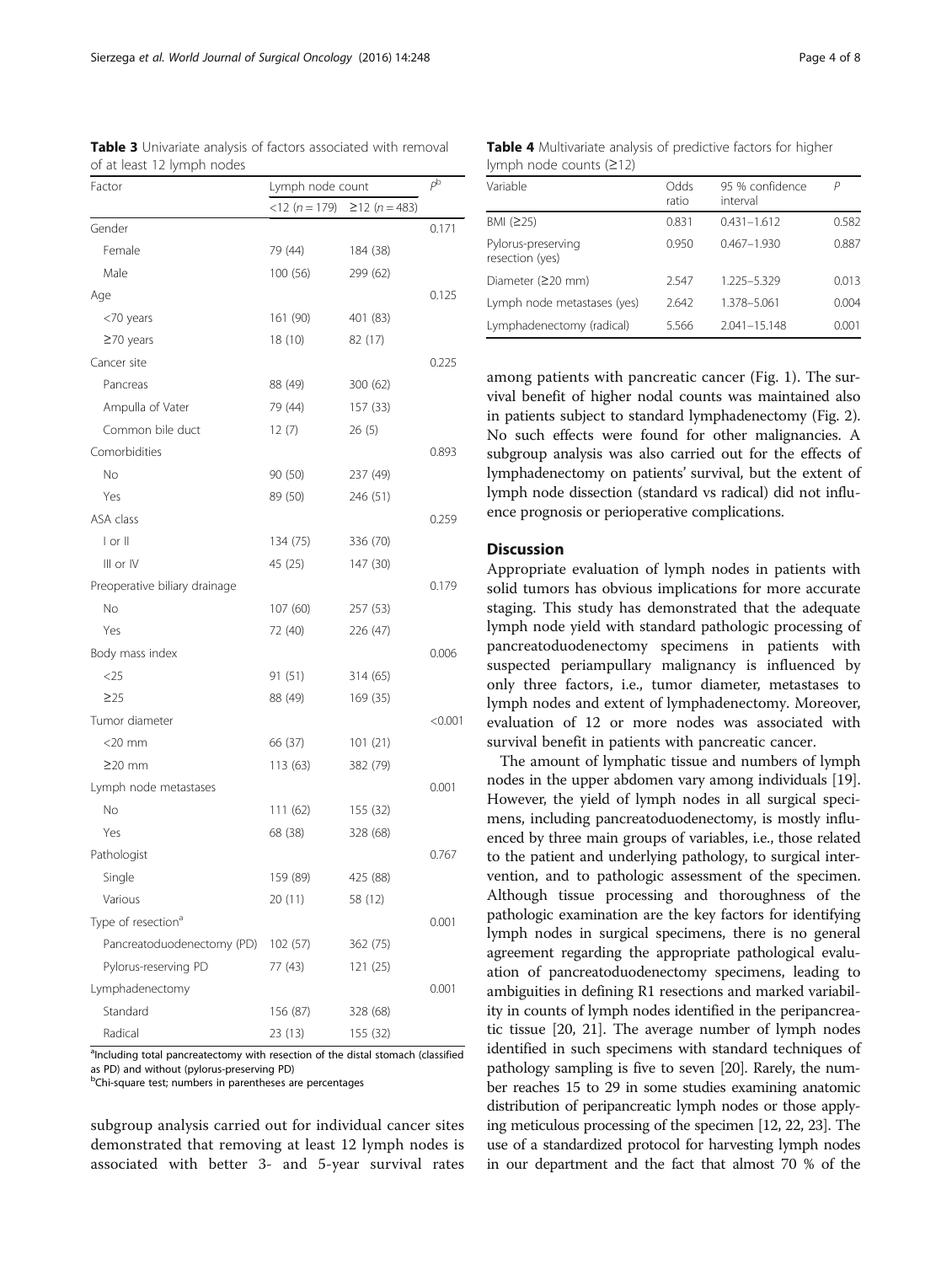<span id="page-4-0"></span>

specimens were examined by a single pathologist minimize the risk that pathologist-related variability could bias results of the current study and give the opportunity to evaluate the influence of other factors on nodal yield.

There are very few studies reporting variables affecting the number of lymph nodes dissected in pancreatic surgery. Govindarajan et al. in a population of 2111 patients subject to pancreatoduodenectomy or total pancreatectomy for pancreatic head cancer from 1998 through 2003 and identified from the Surveillance, Epidemiology and End Results (SEER) registry found that younger age, female sex, tumor diameter >2 cm, and node-positive status increased the overall nodal count by 10 to 18 % [[3](#page-6-0)]. Another analysis of the same database, but covering the period from 1993 through 2003, demonstrated that the likelihood of removing ten or more lymph nodes among 5465 pancreatoduodenectomies for periampullary carcinomas was higher in females, tumor diameter ≥2 cm, pancreatic head cancers, and metastases to regional lymph nodes [\[1](#page-6-0)]. However, the use of SEER data carries several

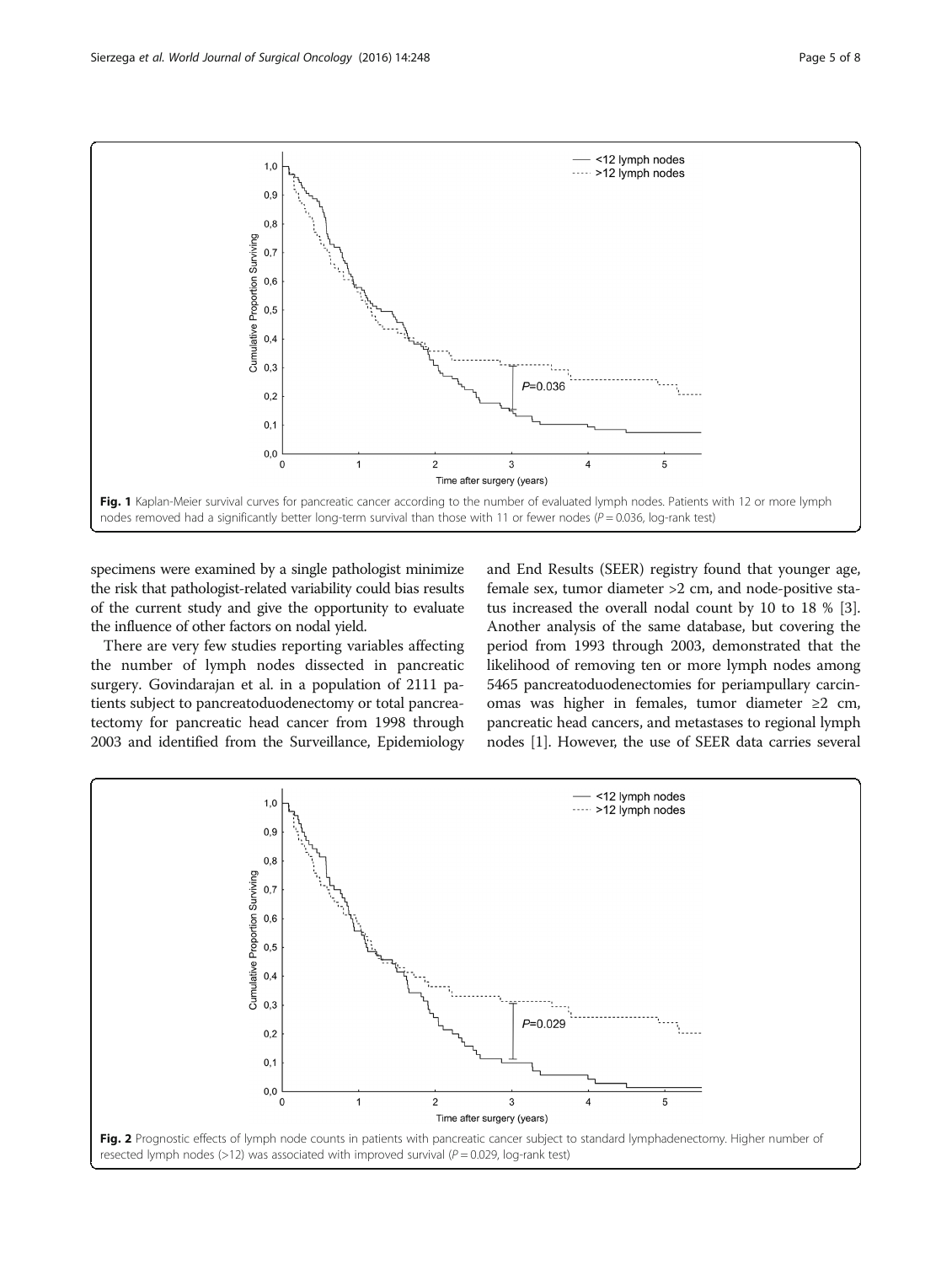disadvantages, including the unavailability of some variables potentially affecting lymph node counts such as BMI or the extent of lymphadenectomy. Another important issue that has not been addressed before is variability in lymph node counts among different surgeons and pathologists. In contrast with both previous studies, our database provides much more detailed information necessary to better characterize potential predictors of nodal yield.

The association between the lymph node yield and node positivity, as found in this study, is somewhat controversial. Besides the SEER studies, two previous reports suggested that in patients with pancreatic cancer subject to various pancreatic resections there was a significant difference in the total lymph node count in cases with or without nodal metastases of 19 vs 13 ( $P = 0.02$ ) [\[5](#page-6-0)] and 15 vs 10 (P < 0.001) [[24](#page-6-0)]. However, some other studies failed to confirm such a relationship [[6, 25](#page-6-0)–[27](#page-6-0)]. These discrepancies may derive from two potential aspects. First, the presence of enlarged, metastatic nodes may force the operating surgeon to a more extended dissection, and second, metastatic lymph nodes are usually larger and thus easier to identify by the pathologist. The proportion of patients subject to radical lymphadenectomy in our study was not influenced by the presence of metastatic lymph nodes, but the overall median number of nodes was significantly higher in this group (18 vs 15,  $P < 0.001$ ). As a subsequent analysis in individual nodal stations revealed that the median count among subjects with metastatic nodes was higher only for pancreaticoduodenal stations (9 vs 7,  $P = 0.040$ ), we may assume that lymph node metastases did not affect the extent of surgery.

As reasonably expected, our study revealed that performing radical lymph node dissection, including para-aortic nodes, is the most significant factor and the only surgeondependent one to achieve the recommended nodal yield. Although none of the prospective randomized clinical trials on the extent of lymphadenectomy in periampullary malignancies analyzed variables that potentially affect nodal yield, median numbers of lymph nodes dissected in these studies during standard pancreatoduodenectomy was 13 to 17 and for extended 20 to 36 [\[23, 25, 28, 29\]](#page-6-0). The idea of radical dissection is further supported by data accumulated over recent years suggesting that the incidence of lymph node metastasis to para-aortic nodal stations in periampullary malignancies is relatively high and an appropriate degree of lymphadenectomy is necessary to achieve an R0 resection [[30](#page-6-0)–[35](#page-7-0)]. Although a recent meta-analysis of sixteen studies comprising 1909 patients comparing outcomes of standard and extended pancreatoduodenectomy showed similar perioperative morbidity and mortality rates, it also emphasized no improved survival after the latter procedure (hazard ratio 0.77,  $P = 0.100$  [\[36](#page-7-0)]. Therefore, the only benefit of the latter procedure seems to be associated with more accurate staging of nodal disease even if some controversies still

exist about station 16b1 considered as one of the major lymphatic drainage routes for pancreatic head cancer [[18\]](#page-6-0).

Removal of the recommended number of lymph nodes was not associated with any clear survival benefit in the whole population of patients with periampullary malignancies. However, if the tumors were analyzed separately, pancreatic cancer demonstrated better survival among patients with ≥12 lymph nodes resected regardless the extent of lymphadenectomy. This is similar to some observations using cutoff values of 10 or 12 lymph nodes; however, the relationship between node counts and survival is not clear as previous studies on periampullary malignancies reported conflicting results [[1](#page-6-0), [3](#page-6-0)–[6,](#page-6-0) [37\]](#page-7-0).

The limitations of the present study are related to its retrospective design and potential bias resulting from such analyzes. In particular, we were unable to account for the premises for performing a more extensive lymph node dissection, such as finding suspicious nodes intraoperatively or decisions made a priori, even though data analysis showed no such correlation. Nevertheless, the lack of major changes observed over time in the absolute number of lymph nodes harvested and the proportion of patients with ≥12 nodes support the assumption that the surgical technique remained unchanged over the study period.

#### Conclusions

In conclusion, this study demonstrated that only few factors were associated with the likelihood of removing at least 12 lymph nodes in surgical specimens of patients subject to pancreatoduodenectomy for suspected periampullary malignancy, i.e., tumor diameter, lymph node metastases, and radical lymphadenectomy. However, the latter and the only modifiable factor offered no clear survival benefit in previous randomized clinical trials and potentially may increase postoperative morbidity. Therefore, appropriate pathology training should be considered to increase nodal yield rather than more aggressive lymphatic dissection.

#### Abbreviations

AJCC: American Joint Committee on Cancer; ASA: American Society of Anesthesiologists; BMI: Body mass index; CI: Confidence interval; IQR: Interquartile range; JPS: Japan Pancreas Society; JSBS: Japanese Society of Biliary Surgery; OR: Odds ratio; PD: Pancreatoduodenectomy; SEER: Surveillance, Epidemiology, and End Results; TNM: Tumor, lymph nodes, distant metastases

# Acknowledgements

Not applicable.

#### Funding

This study was financially supported by the Polish National Science Centre, grant no. N N403 084939 and the Leading National Research Centre (KNOW) of the Medical Faculty, Jagiellonian University Medical College. The provider of the financial support was not involved in the study design, collection, analysis, and interpretation of the data; in the writing of the manuscript; and in the decision to submit the manuscript for publication.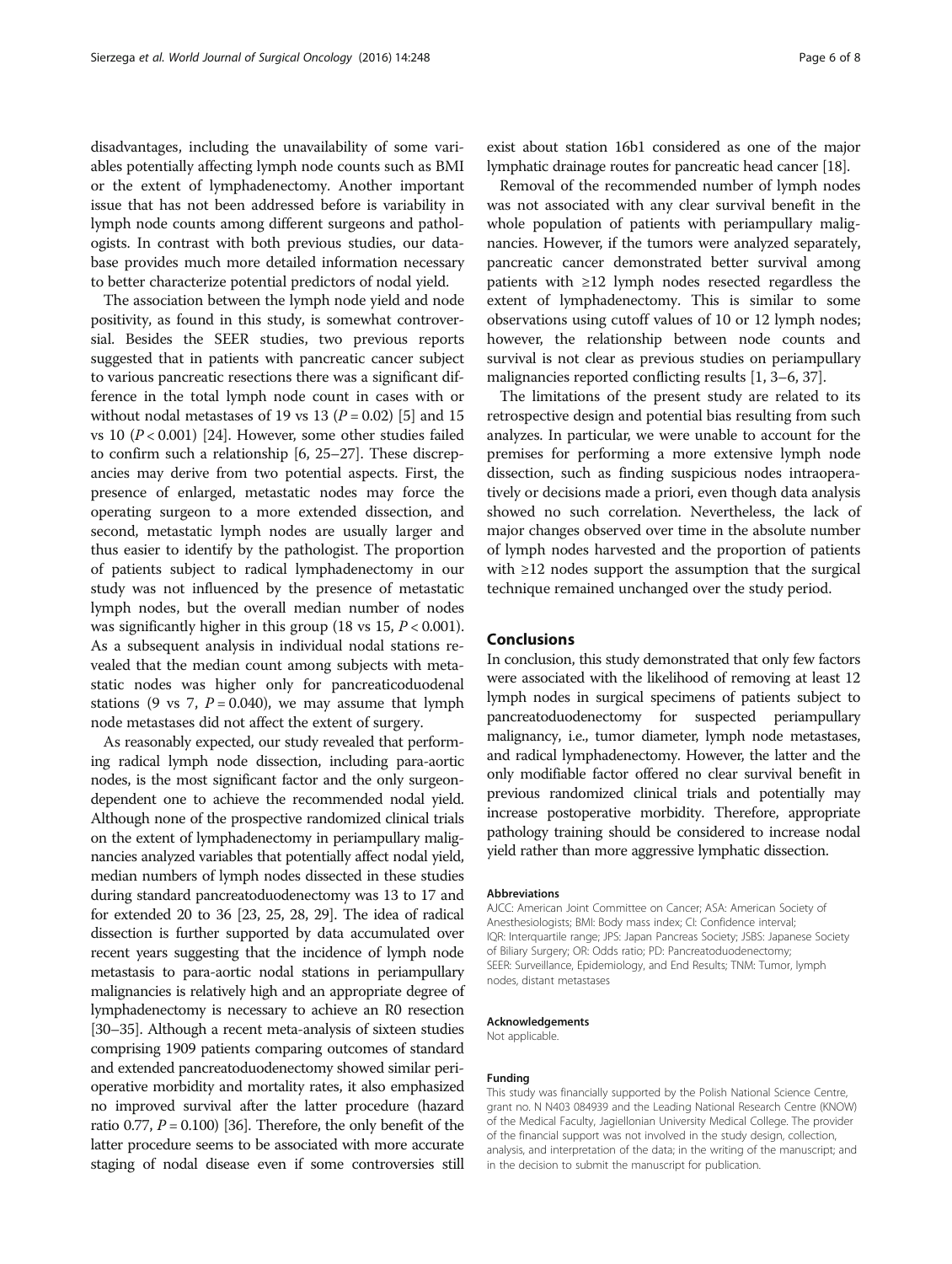# <span id="page-6-0"></span>Availability of data and materials

The manuscript does not refer to any new software, application, or tool. The authors do not wish to share data analyzed in this manuscript as no such consent was provided by the patients treated and no approval of the Bioethics Committee was obtained.

#### Authors' contributions

MS, AM, and JK were responsible for the conception of the work. MS and ŁB helped in the data collection. MS contributed to the data analysis and interpretation. MS helped in drafting the article. AM and JK did the critical revision of the article. MS, ŁB, AM, and JK gave final approval of the version to be published.

#### Competing interests

The authors declare that they have no competing interest.

# Consent for publication

Not applicable.

#### Ethics approval and consent to participate

All the patients gave informed consent for collection and processing of clinical and pathology related data throughout the period covered by this study. The study was approved by the Bioethics Committee of Jagiellonian University for a retrospective analysis of the collected data.

# Received: 14 June 2016 Accepted: 13 September 2016 Published online: 20 September 2016

#### References

- 1. Gutierrez JC, Franceschi D, Koniaris LG. How many lymph nodes properly stage a periampullary malignancy? J Gastrointest Surg. 2008;12(1):77–85.
- 2. Tomlinson JS, Jain S, Bentrem DJ, Sekeris EG, Maggard MA, Hines OJ, Reber HA, Ko CY. Accuracy of staging node-negative pancreas cancer: a potential quality measure. Arch Surg. 2007;142(8):767–23.
- 3. Govindarajan A, Tan JC, Baxter NN, Coburn NG, Law CH. Variations in surgical treatment and outcomes of patients with pancreatic cancer: a population-based study. Ann Surg Oncol. 2008;15(1):175–85.
- 4. Schwarz RE, Smith DD. Extent of lymph node retrieval and pancreatic cancer survival: information from a large US population database. Ann Surg Oncol. 2006;13(9):1189–200.
- 5. House MG, Gonen M, Jarnagin WR, D'Angelica M, DeMatteo RP, Fong Y, Brennan MF, Allen PJ. Prognostic significance of pathologic nodal status in patients with resected pancreatic cancer. J Gastrointest Surg. 2007;11(11): 1549–55.
- 6. Pawlik TM, Gleisner AL, Cameron JL, Winter JM, Assumpcao L, Lillemoe KD, Wolfgang C, Hruban RH, Schulick RD, Yeo CJ, Choti MA. Prognostic relevance of lymph node ratio following pancreaticoduodenectomy for pancreatic cancer. Surgery. 2007;141(5):610–8.
- 7. Edge SB, Byrd DR, Compton CC, Fritz AG, Greene FL, Trotti A. AJCC cancer staging manual (7th edn). New York: Springer; 2010.
- Slidell MB, Chang DC, Cameron JL, Wolfgang C, Herman JM, Schulick RD, Choti MA, Pawlik TM. Impact of total lymph node count and lymph node ratio on staging and survival after pancreatectomy for pancreatic adenocarcinoma: a large, population-based analysis. Ann Surg Oncol. 2008; 15(1):165–74.
- 9. Westgaard A, Laronningen S, Mellem C, Eide TJ, Clausen OP, Moller B, Gladhaug IP. Are survival predictions reliable? Hospital volume versus standardisation of histopathologic reporting for accuracy of survival estimates after pancreatoduodenectomy for adenocarcinoma. Eur J Cancer. 2009;45(16):2850–9.
- 10. Bilimoria KY, Talamonti MS, Wayne JD, Tomlinson JS, Stewart AK, Winchester DP, Ko CY, Bentrem DJ. Effect of hospital type and volume on lymph node evaluation for gastric and pancreatic cancer. Arch Surg. 2008;143(7):671–8.
- 11. Jeyarajah DR, Khithani A, Siripurapu V, Liu E, Thomas A, Saad AJ. Lymph node retrieval in pancreaticoduodenectomy specimens: does educating the pathologist matter? HPB (Oxford). 2014;16(3):263–6.
- 12. Liszka L, Pajak J, Zielinska-Pajak E, Golka D, Mrowiec S, Lampe P. Different approaches to assessment of lymph nodes and surgical margin status in patients with ductal adenocarcinoma of the pancreas treated with pancreaticoduodenectomy. Pathology. 2010;42(2):138–46.
- 13. Rowsell CH, Hanna S, Hsieh E, Law C, Khalifa MA. Improved lymph node retrieval in Whipple specimens as a result of implementation of a new uncinate margin protocol. HPB (Oxford). 2007;9(5):388–91.
- 14. Staley CA, Cleary KR, Abbruzzese JL, Lee JE, Ames FC, Fenoglio CJ, Evans DB. The need for standardized pathologic staging of pancreaticoduodenectomy specimens. Pancreas. 1996;12(4):373–80.
- 15. Japanese Society of Biliary Surgery. Classification of biliary tract carcinoma (Second English edn). Tokyo: Kanehara & Co., Ltd; 2004.
- 16. Japanese Pancreas Society. Classification of pancreatic carcinoma (Second English edn). Tokyo: Kanehara & Co., Ltd; 2003.
- 17. Pedrazzoli S, Beger HG, Obertop H, Andren-Sandberg A, Fernandez-Cruz L, Henne-Bruns D, Luttges J, Neoptolemos JP. A surgical and pathological based classification of resective treatment of pancreatic cancer. Summary of an international workshop on surgical procedures in pancreatic cancer. Dig Surg. 1999;16(4):337–45.
- 18. Tol JA, Gouma DJ, Bassi C, Dervenis C, Montorsi M, Adham M, Andren-Sandberg A, Asbun HJ, Bockhorn M, Buchler MW, Conlon KC, Fernandez-Cruz L, Fingerhut A, Friess H, Hartwig W, Izbicki JR, Lillemoe KD, Milicevic MN, Neoptolemos JP, Shrikhande SV, Vollmer CM, Yeo CJ, Charnley RM, International Study Group on Pancreatic S. Definition of a standard lymphadenectomy in surgery for pancreatic ductal adenocarcinoma: a consensus statement by the International Study Group on Pancreatic Surgery (ISGPS). Surgery. 2014;156(3):591–600.
- 19. Wagner PK, Ramaswamy A, Ruschoff J, Schmitz-Moormann P, Rothmund M. Lymph node counts in the upper abdomen: anatomical basis for lymphadenectomy in gastric cancer. Br J Surg. 1991;78(7):825–7.
- 20. Adsay NV, Basturk O, Altinel D, Khanani F, Coban I, Weaver DW, Kooby DA, Sarmiento JM, Staley C. The number of lymph nodes identified in a simple pancreatoduodenectomy specimen: comparison of conventional vs orangepeeling approach in pathologic assessment. Mod Pathol. 2009;22(1):107–12.
- 21. Verbeke CS. Resection margins and R1 rates in pancreatic cancer—are we there yet? Histopathology. 2008;52(7):787–96.
- 22. Cubilla AL, Fortner J, Fitzgerald PJ. Lymph node involvement in carcinoma of the head of the pancreas area. Cancer. 1978;41(3):880–7.
- 23. Yeo CJ, Cameron JL, Lillemoe KD, Sohn TA, Campbell KA, Sauter PK, Coleman J, Abrams RA, Hruban RH. Pancreaticoduodenectomy with or without distal gastrectomy and extended retroperitoneal lymphadenectomy for periampullary adenocarcinoma, part 2: randomized controlled trial evaluating survival, morbidity, and mortality. Ann Surg. 2002;236(3):355–66.
- 24. Konstantinidis IT, Deshpande V, Zheng H, Wargo JA, Fernandez-del Castillo C, Thayer SP, Androutsopoulos V, Lauwers GY, Warshaw AL, Ferrone CR. Does the mechanism of lymph node invasion affect survival in patients with pancreatic ductal adenocarcinoma? J Gastrointest Surg. 2010;14(2):261–7.
- 25. Farnell MB, Pearson RK, Sarr MG, DiMagno EP, Burgart LJ, Dahl TR, Foster N, Sargent DJ. A prospective randomized trial comparing standard pancreatoduodenectomy with pancreatoduodenectomy with extended lymphadenectomy in resectable pancreatic head adenocarcinoma. Surgery. 2005;138(4):618–28.
- 26. Massucco P, Ribero D, Sgotto E, Mellano A, Muratore A, Capussotti L. Prognostic significance of lymph node metastases in pancreatic head cancer treated with extended lymphadenectomy: not just a matter of numbers. Ann Surg Oncol. 2009;16(12):3323–32.
- 27. Malleo G, Maggino L, Capelli P, Gulino F, Segattini S, Scarpa A, Bassi C, Butturini G, Salvia R. Reappraisal of nodal staging and study of lymph node station involvement in pancreaticoduodenectomy with the standard international study group of pancreatic surgery definition of lymphadenectomy for cancer. J Am Coll Surg. 2015;221(2):367–79.
- 28. Pedrazzoli S, DiCarlo V, Dionigi R, Mosca F, Pederzoli P, Pasquali C, Kloppel G, Dhaene K, Michelassi F. Standard versus extended lymphadenectomy associated with pancreatoduodenectomy in the surgical treatment of adenocarcinoma of the head of the pancreas: a multicenter, prospective, randomized study. Lymphadenectomy Study Group. Ann Surg. 1998;228(4):508–17.
- 29. Nimura Y, Nagino M, Kato H, Miyagawa S, Yamaguchi A, Kinoshita T. Regional versus extended lymph node dissection in radical pancreaticoduodenectomy for pancreatic cancer: a multicenter, randomized controlled trial. HPB. 2004;6 Suppl 1:2.
- 30. Kanda M, Fujii T, Nagai S, Kodera Y, Kanzaki A, Sahin TT, Hayashi M, Yamada S, Sugimoto H, Nomoto S, Takeda S, Morita S, Nakao A. Pattern of lymph node metastasis spread in pancreatic cancer. Pancreas. 2011;40(6):951–5.